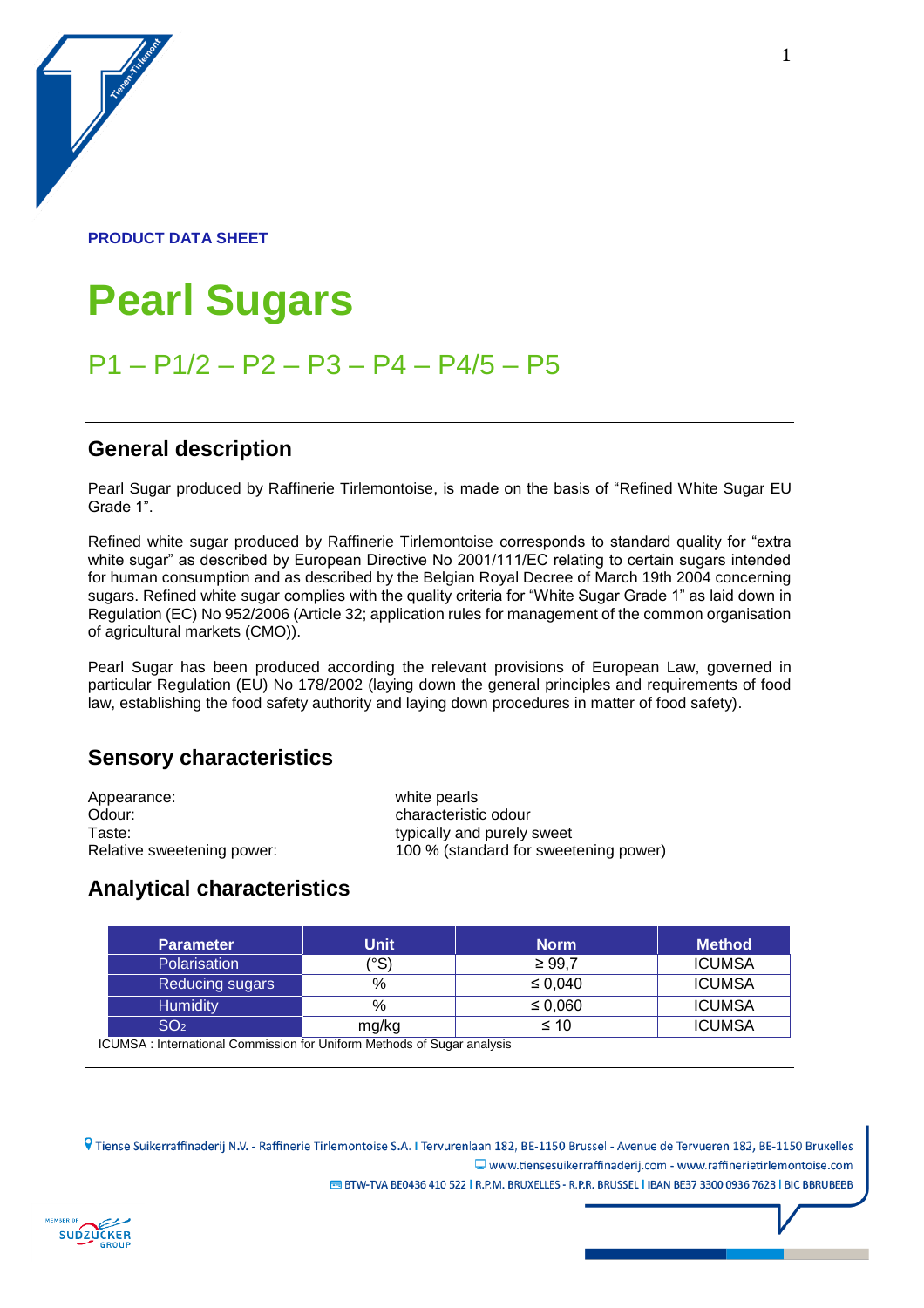

#### **Granulometry**

|                | $\% >$   | $\frac{9}{6}$ > | $\%$ >    | $\% >$                   | $\%$ >    | $\%$ ><br>16 mm   10 mm   8 mm   5,6 mm   4 mm   2,5 mm   1,6 mm | $\%$ >    | $\% >$<br>$1,25$ mm | $\%$ >   | $\% <$<br>$0,40$ mm $0,40$ mm |
|----------------|----------|-----------------|-----------|--------------------------|-----------|------------------------------------------------------------------|-----------|---------------------|----------|-------------------------------|
| P <sub>1</sub> |          |                 |           |                          | ۰         | $\leq 8$                                                         | $\geq 80$ | $\leq 11$           | $\leq$ 3 | $\leq 2$                      |
| P1/2           |          | -               |           | $\blacksquare$           | $\leq 6$  | 30-60                                                            | 35-62     | $\leq 6$            | $\leq$ 3 | $\leq$ 2                      |
| P <sub>2</sub> |          | -               |           | $\overline{\phantom{0}}$ | $\leq 15$ | $\geq 75$                                                        | $\leq 15$ |                     | $\leq$ 3 | $\leq$ 2                      |
| P <sub>3</sub> |          | ۰               |           | $\leq 20$                | $\geq 70$ | $\leq 20$                                                        | ٠         |                     | $\leq$ 3 | $\leq$ 2                      |
| <b>P4</b>      |          | ۰               | $\leq 15$ | $\geq 70$                | $\leq 20$ | $\overline{\phantom{a}}$                                         | ٠         |                     | $\leq$ 3 | $\leq$ 2                      |
| P4/5           |          | $\leq 15$       | $\geq 65$ | $\leq 25$                | ۰         | ۰                                                                | ٠         |                     | $\leq$ 3 | $\leq$ 2                      |
| <b>P5</b>      | $\leq 7$ | $\geq 75$       | ≤ 16      | $\blacksquare$           | -         | ۰                                                                | -         |                     | $\leq 3$ | $\leq$ 2                      |

#### **Microbiological aspect**

The sugar is a dry product with very low water content. Measurements show that the Water Activity (aw) values of dry sugar are situated in the 0.2 – 0.3 range. These values are far below the limit of microorganisms growth (0.6 – 0.7).

Therefore dry sugar is considered as a microbiologically stable product that doesn't require further precautions than Good Manufacturing Practices and a dry hygienic storage.

| <b>Unit</b> | <b>Norm</b> | <b>Method</b> |
|-------------|-------------|---------------|
| $C$ fu/10 g | ≤ 10        | ICUMSA        |
| Cfu/10 g    | ≤ 10        | ICUMSA        |
| $Cfu/10$ g  | $\leq 200$  | <b>ICUMSA</b> |
|             |             |               |

ICUMSA: International Commission for Uniform Methods of Sugar analysis

### **Packaging**

|                | <b>Big bag</b><br>1000kg | <b>Big bag</b><br>625 kg | <b>PE Bag</b><br>25kg | <b>PE Bag</b><br>20kg | <b>PE Bag</b><br>10kg |
|----------------|--------------------------|--------------------------|-----------------------|-----------------------|-----------------------|
| P <sub>1</sub> | х                        |                          | x                     | х                     | x                     |
| P1/2           | x                        |                          | x                     |                       |                       |
| <b>P2</b>      | x                        |                          | x                     | x                     | x                     |
| P <sub>3</sub> | x                        | x                        | x                     |                       | x                     |
| P4             | x                        |                          | x                     | x                     | x                     |
| P4/5           |                          |                          | x                     |                       | x                     |
| P <sub>5</sub> |                          |                          | x                     |                       | x                     |

© Tiense Suikerraffinaderij N.V. - Raffinerie Tirlemontoise S.A. I Tervurenlaan 182, BE-1150 Brussel - Avenue de Tervueren 182, BE-1150 Bruxelles www.tiensesuikerraffinaderij.com - www.raffinerietirlemontoise.com E BTW-TVA BE0436 410 522 | R.P.M. BRUXELLES - R.P.R. BRUSSEL | IBAN BE37 3300 0936 7628 | BIC BBRUBEBB

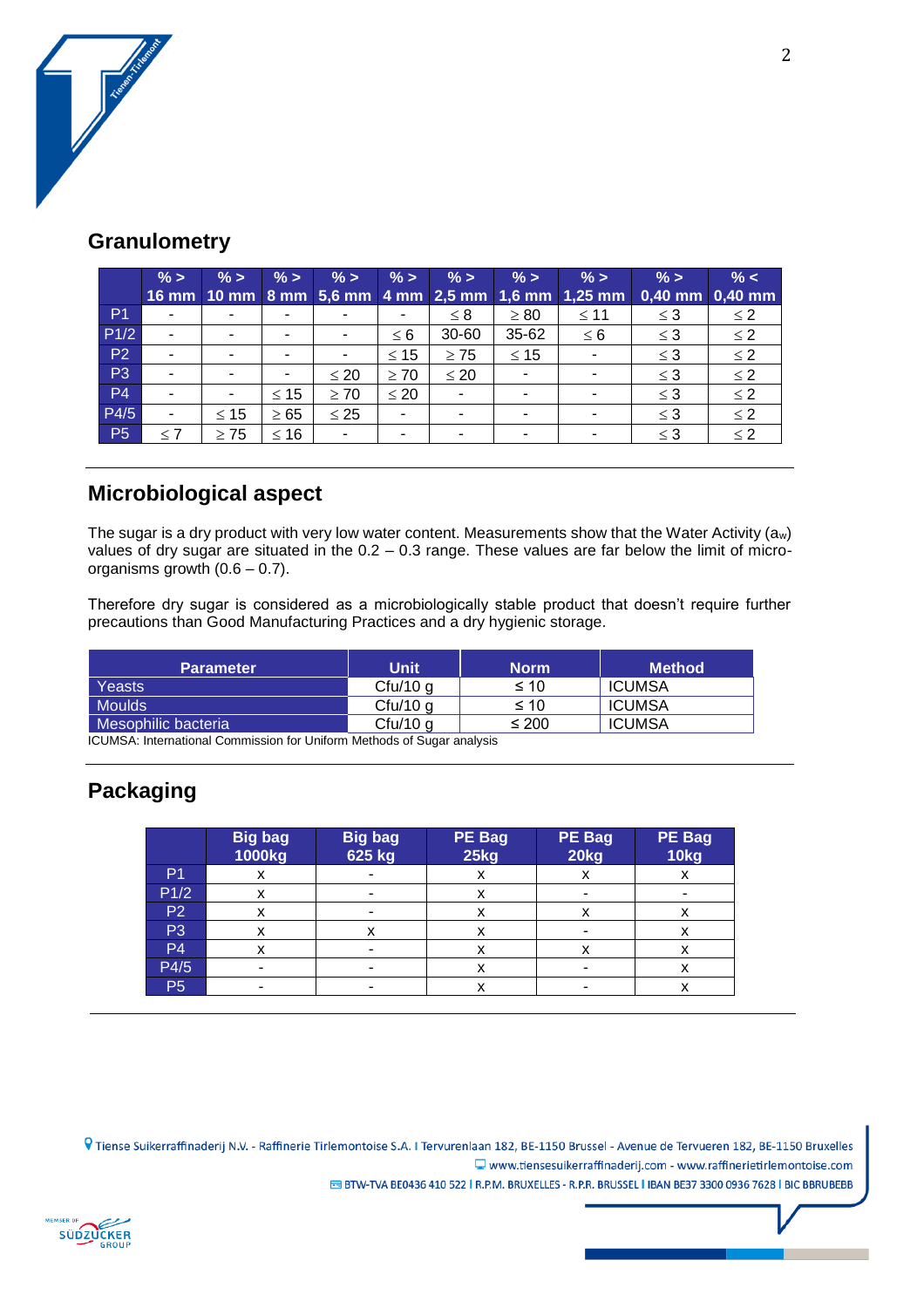### **Nutritional information**

100g Pearl sugar contains:

| Energy value:       | 400 kcal / 1700 kJ |
|---------------------|--------------------|
| Fat:                | 0 g                |
| Of which saturates: | 0 g                |
| Carbohydrates       | 100 <sub>g</sub>   |
| Of which sugars:    | 100 <sub>g</sub>   |
| Protein:            | 0 g                |
| Salt:               | 0 a                |

#### **Allergens**

The sugar produced by the Raffinerie Tirlemontoise has no specific obligation to label substances (allergens) listed in Annex II of the European Regulation (EU) No 1169/2011 regarding food information to consumers.

In particular the  $SO<sub>2</sub>$ -content is below 10 mg/kg.

### **GMO**

Sugar produced by Raffinerie Tirlemontoise is marketable according to the European Regulations (EU) No 1829/2003 and (EU) No 1830/2003 on the authorisation, labelling and traceability on genetically modified food and feed and is not subject to a labelling obligation according to these regulations.

### **Storage and Stability**

Recommended storage conditions: temperature:  $20 \pm 5^{\circ}$ C

relative humidity  $\leq 65$  % (at 20°C) store separately from odorous materials

Under the above mentioned conditions sugar retains its specific properties and can be stored for virtually an unlimited period of time.

According to the European Regulation (EU) No 1169/2011 regarding food information to consumers (annex X, 1d) an indication of the date of minimum durability ('best before'/ 'used by' date) is not required for solid sugar.

© Tiense Suikerraffinaderij N.V. - Raffinerie Tirlemontoise S.A. I Tervurenlaan 182, BE-1150 Brussel - Avenue de Tervueren 182, BE-1150 Bruxelles  $\Box$  www.tiensesuikerraffinaderij.com - www.raffinerietirlemontoise.com E BTW-TVA BE0436 410 522 | R.P.M. BRUXELLES - R.P.R. BRUSSEL | IBAN BE37 3300 0936 7628 | BIC BBRUBEBB